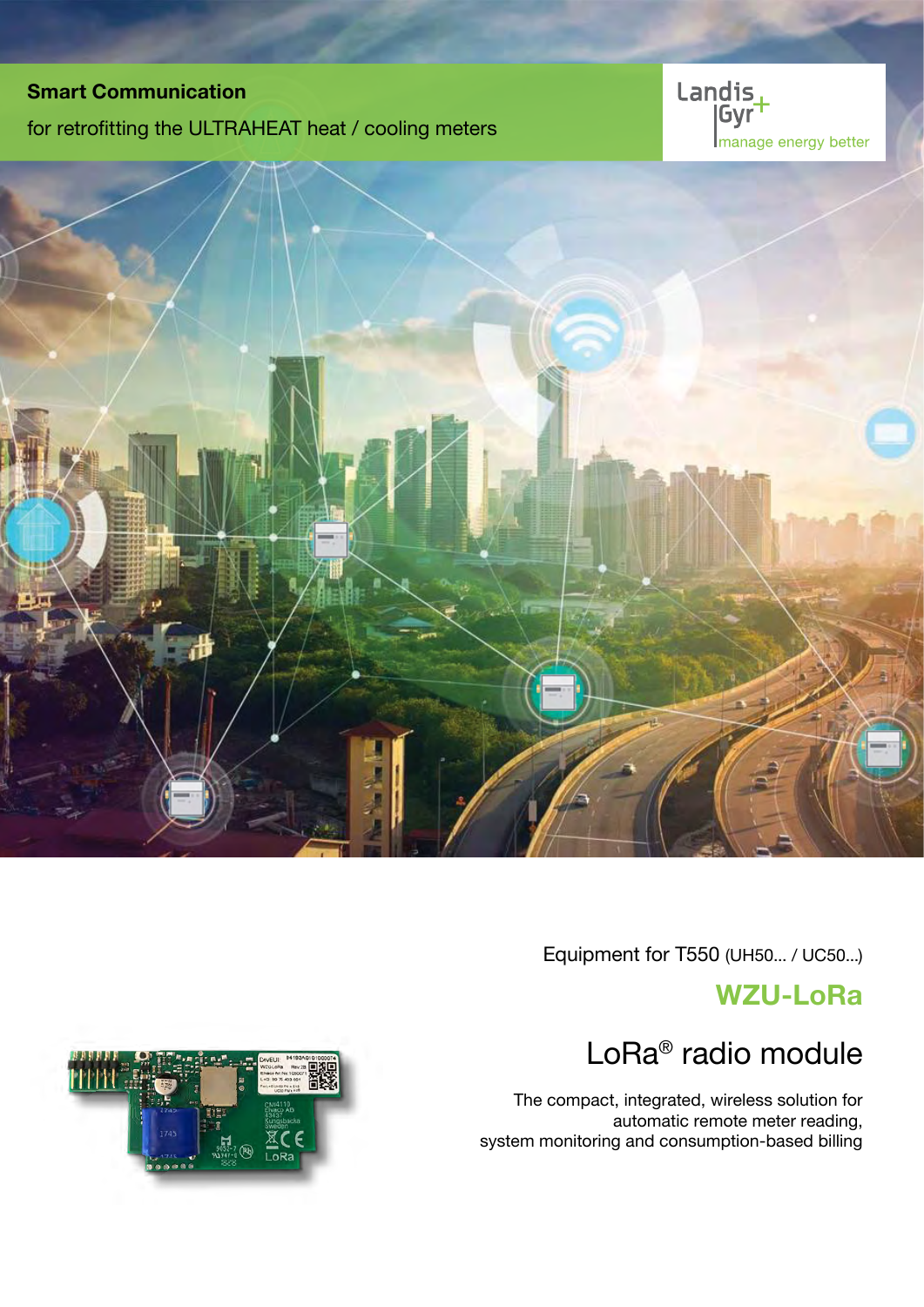

# Your immediate access to digitization

The digitization of networks offers utilities the opportunity to reorient their business model, to optimize internal processes and customer service as well as to increase system efficiency.

In future, the consumption data for heat will also be automatically read out over long range stationary wireless networks, within minutes and over long distances.

The compact module is backward-compatible, which means that you can immediately upgrade all the existing meters in the field and switch to the new technology.

The meter data will be send automatically and encrypted over a network and they will be available for individual and accurate billing or for optimizing system efficiency.

### Your benefits

- $\blacksquare$  Retrofit of field meters, as backwards compatible
	- $\%$  Immediate change to LoRa possible
	- $\%$  Simple upgrade due to Plug and Ready modules
- **Energy saving** 
	- $\%$  11 years battery-life time at transmission interval of 60 minutes
- $\blacksquare$  Easy configuration with free app
- **Automated data transfer** 
	- Ä Improved workflows
	- $\%$  Time and cost savings
	- $\upphi$  Avoid reading errors
	- $\%$  Improvement of data quality and quantity
- Open standard interoperable

Long Range

- $\%$  Up to 10 km in the open field
- $\blacksquare$  High network stability
	- Ä Data security
	- $\%$  Data transmission security

Your access to »District heating networks 4.0« can be implemented immediately and allows you:

- Network automation and -management
- **Improved error analysis**
- Optimized fault management

| l Technical data           |                            |
|----------------------------|----------------------------|
| Dimensions (w $x$ h $x$ d) | 80 mm x 38 mm x 23 mm      |
| Protection class           | IP54 (EN 60259)            |
| <b>EMC</b> approval        | EN 301 489-1, EN 301 489-3 |

### Electrical data

| Nominal voltage                   | $3,0 - 5,0$ VDC |
|-----------------------------------|-----------------|
| Power consumption (max)           | 40 mA           |
| Power consumption<br>(sleep mode) | $2.2 \mu A$     |

| <b>Radio characteristics</b> |            |
|------------------------------|------------|
| Frequency                    | 868 MHz    |
| Output power                 | 14 dBm     |
| Receiver sensitivity         | $-135$ dBm |
|                              |            |

| <b>LoRaWAN characteristics</b> |                          |
|--------------------------------|--------------------------|
| Device class                   | Class A, bi-directional  |
| LoRa version                   | 1 በ                      |
| Activation                     | OTAA or ABP              |
| Data rate                      | DR0-DR5 (250-5470 Bit/s) |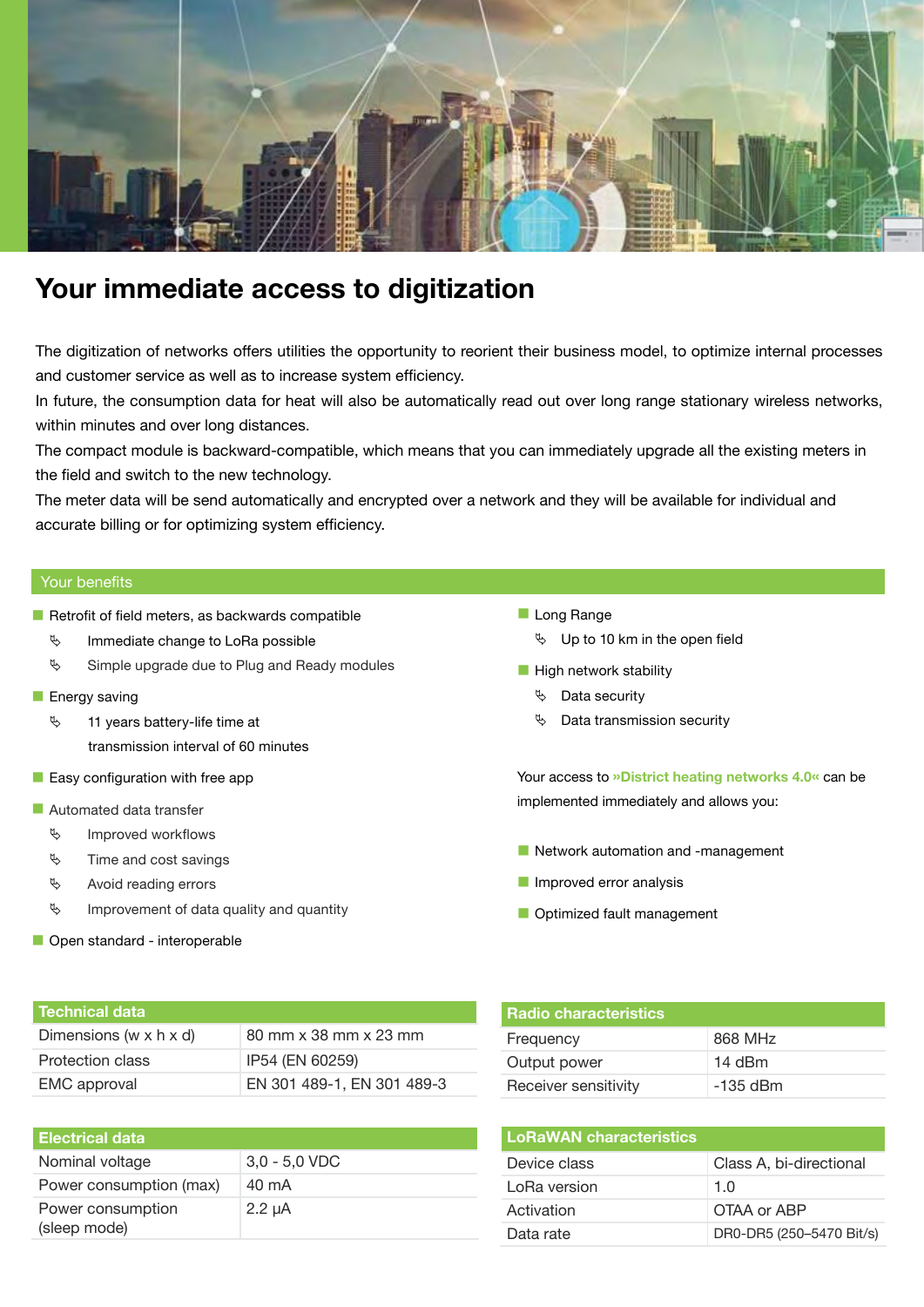

### Simple activation  $\overline{44}$

After the module has been integrated in the meter and started by pressing the button or with the free app, it connects automatically to the network and initiates meter data transfer.

### $\rightarrow$  Flexibility

You have the choice between two types of the module:

- 1. with internal antenna
- 2. with external antenna (swivel antenna with magnetic foot
- or wall mount antenna)

### Energy saving

The energy consumption during radio transmission is minimal, so the technology is suitable for D-cell operated meters. (e.g. 11 years battery life time at

transmission interval of 60 minutes)

Effortless "one-touch" configuration or inspection With the free app or downlink data, the

module can be easily reset.

(Near Field Control).

The transmission from the smart phone to the module is contactless via NFC



### **More data**

Due to the power-saving nature of the LoRa module, data can be read out in shorter intervals and used to improve system efficiency.

> Plug & Ready Already installed meters of type T550

can also be easily retrofitted. Insert module on slot 2, switch on, ready.

### Immediate change possible





from SW-version 5.15 from SW-version 8.06





# $-112d$